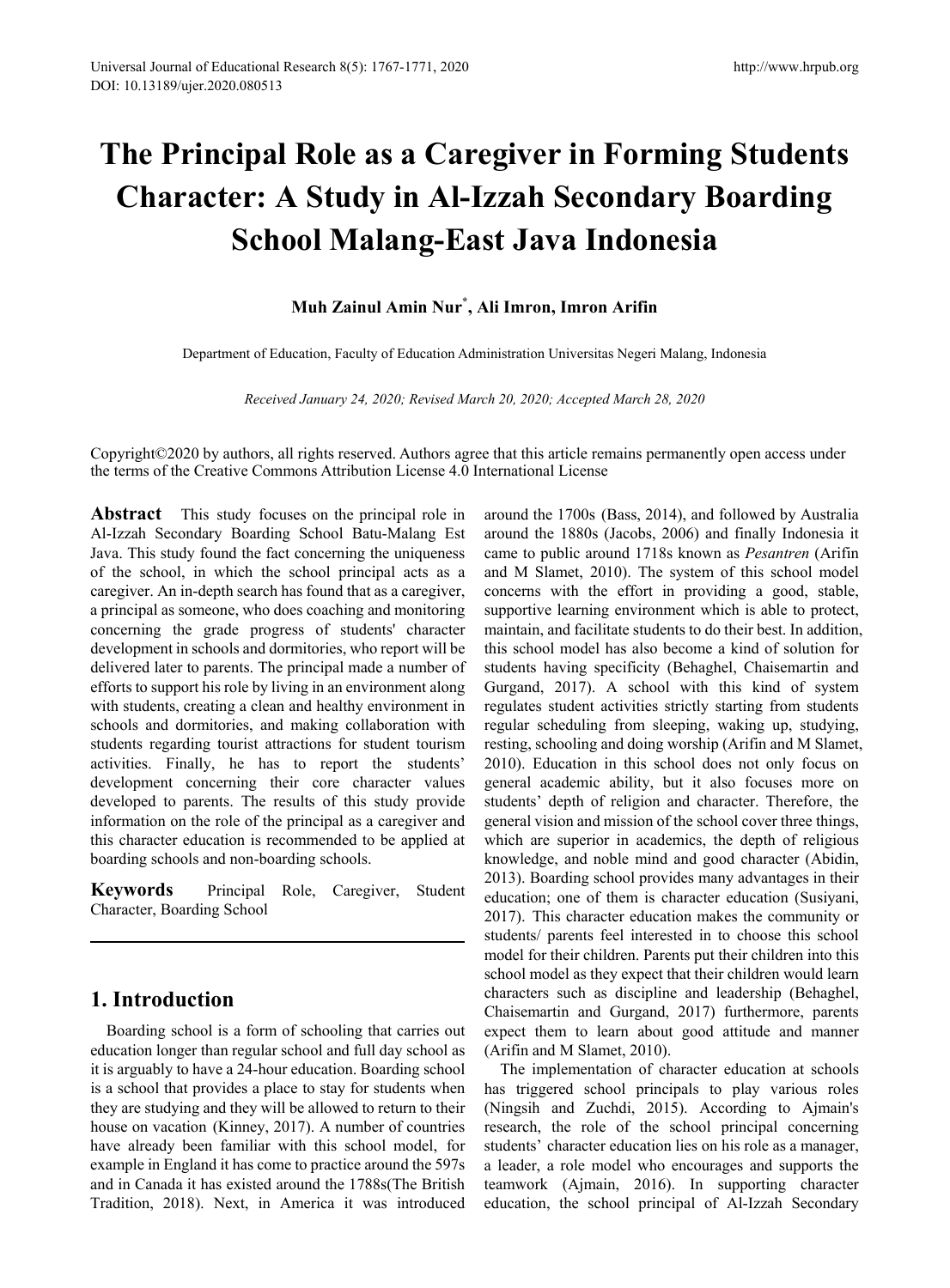Boarding school has played a number of roles, one of which is acting as a caregiver. The role of a caregiver is usually performed by a kyai in the classical *pesantren* education environment. This is what makes the school principal of Al-Izzah unique. In carrying out the role of a caregiver, he chooses to live in the school environment with students and does technical work such as checking the students directly, monitoring students regularly, coordinating with staff, evaluating the development of students' character and reporting students' progress to parents formally. The behavior performed by Al-Izzah school principal is actually a form of adjustment to the school context. As Arifin explained, it is stated that effective school principals are school principals who are able to adjust himself to the needs and context of the school (Arifin, 2008).

Based on the explanation above, the researcher wants to explore the role of Al Izzah school principal as a caregiver by focusing on the discussion related to the activities of the school principal as a caregiver, the school principal efforts in supporting his role of a caregiver and the report the school sent to parents. The results of this study will provide information about the role of principals as a caregiver in secondary boarding schools.

# **2. Method**

This research was conducted at the Al-Izzah school. Al-Izzah School is a Junior Secondary Boarding School specifically for fermale students. There are 540 students studying in this school and the students come from a number of regions or cities from various provinces in Indonesia. The method chosen in this research is qualitative. The choice of this method is triggered by the researcher's intention in carrying out a research in a natural situation by not changing the environmental settings and activities of the participants and interpreting a phenomenon that occurs by applying several data collection methods. This is in accordance to the opinion of Denzin and Lincoln who stated that qualitative study is a study with a natural setting, and intends to interpret a phenomenon that occurs by utilizing several methods (Denzin and Lincoln, 2009). The method used was interviews, observation and documents (Moleong, 2014). The use of semi-structured interviews was applied in this research. There were 41 informants in this research consisting of 1 principal, 4 vice principals, 8 teachers, 8 boarding caregivers, 20 students parents of grade 8 and 9. The interview process was first carried out to the principal up to many times concerning the research theme being researched regarding the activities of the principal as a caregiver, the school principal's efforts in supporting his role of as a caregiver, and the report sent to students' parents. Furthermore, an in-depth research was carried out by conducting interviews with 4 vice principals, 8 teachers, 8 boarding caregivers, and 20 parents of students in grade 8 and 9 during a school visit. In order to

explore the research themes that have been established as well as a triangulation of method regarding the data used, the researcher conducted field observations and study documents. Field observations carried out in this research were repeatedly carried out to obtain the situation or atmosphere and important events that occurred at school and in the dormitory associated with the research theme being researched, and research documents were also used to obtain official school information in the form of school documents which provide instructions or strengthen research themes that are being explored such as school principal job description documents, school programs, student report cards, and other. All data collected has been reduced, displayed, concluded and verified following the steps of Miles and Huberman (2014) in the process of data analysis namely data reduction, data presentation, and inference and verification. The explanation regarding those stages is as follows;

### **2.1. Data Reduction**

Data reduction in study is done by sorting out relevant data and organizing in table columns based on study focus. The focus of this study covers (1) the principal's activities as a caregiver, (2) the school principal's efforts in supporting his role as mentor, and (3) reports of parenting to parents. Each focus has three columns, for filling in data obtained from interviews for the first column, observations for the second column and document data for the third column. And in each column space is provided to write notes, recommendations and short narratives.

## **2.2. Data Display**

Data presentation in this study is presented in narrative form. To display data that has been reduced, the researcher made a pattern of relationships between phenomena with one another or data one with other data so that it is arranged into information that can be concluded and has a certain meaning.

#### **2.3. Conclusion Drawing and Verification**

Drawing conclusions in this study is one finding. The findings of this study are about the role of the principal as a caregiver in shaping the character of students in boarding schools. To get the conclusion, the researcher verified or matched the research data and clarification in the field.

# **3. Findings**

This study found three main findings concerning the role of Al-Izzah school principal as a caregiver in shaping the character of students. They are (1) the principal's activities as a caregiver, (2) the efforts done in supporting the principal's role as a caregiver, (3) parents report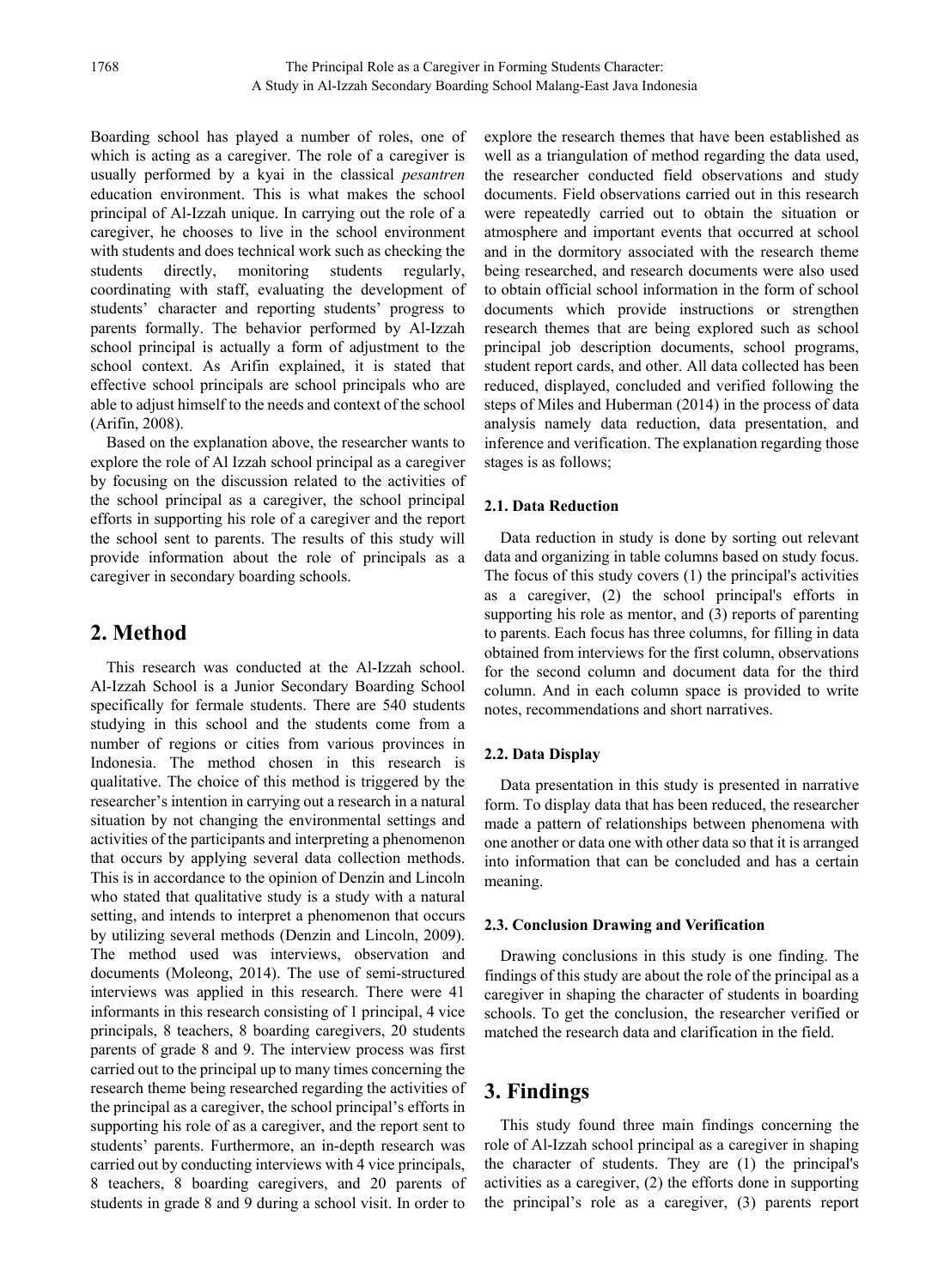regarding the students' development at school. Each of them is explained as follows:

#### **3.1. The Principal as a Caregiver**

Al-Izzah Secondary Boarding house school is a boarding school specifically for women. Al-Izzah Secondary School has the main mission of organizing good schooling, religious education, and character building. To carry out this vision, the school principle of Al-Izzah secondary School made a number of developments and adjustments in carrying out his roles and duties, one of which is as a caregiver. In the school document, it mentions the job description of Al-Izzah school principal as stated in point 13 stating "*that the principal is responsible for aspects of care*". As a caregiver, he is assigned to the following tasks namely (1) conducting coaching starting from student placement, arranging daily students' activities, determining the type of coaching, and determining students' companions in the dormitory, (2) conducting students' monitoring or monitoring students' daily activities in schools and dormitories related to the core values of character education developed by mobilizing the influential students, (3) making a report to parents every quarter of the year related to the eight core character of students developed by the school

#### **3.2. The Principal Efforts to Support his Role as a Caregiver**

In carrying out his role as the leader of Al-Izzah Secondary Islamic Boarding school, he did several things that were considered to support his role as a caregiver in shaping the character of students. The efforts are (1) living in the school or dormitory environment so that he can establish or communicate with students easily, (2) creating beautiful, clean, and green school and boarding environment by providing a place to socialize like *gasebo*. (3) having a cooperation with tourism objects around the school for student tourism. In this case, the school principal really makes use of the school location which is in the tourist area. The purpose of this collaboration is that the tourism object can serve as a place of entertainment for students who love doing outbound, riding horses, archery, swimming and others.

#### **3.3. Report to Parents**

The education organizer at Al Izzah Junior Secondary Boarding School periodically reports the progress of students' education to students. The report concerns on student's progress in terms of first the character education. Character education in Al-Izzah boarding school covers 8 core character values that are developed and reported to parents as nurturing activities. Those eight core values are

(1) courage and confidence, (2) self-control ability, (3) independence, (4) teamwork ability, (5) caring manner, (6) leadership (7) responsibility and trustworthy, and (8) honesty

# **4. Discussion**

#### **4.1. The Principal as a Caregiver**

The implementation of boarding schools has a higher complexity of issues when compared to the implementation of regular schools or full-day schools because it requires the principal to be able to lead and manage the school well. According to Owens, leadership quality is the main means to achieve organizational goals. The principal as a leader in a school cannot only play one role, but he must play several roles. In accordance to Arifin's research regarding leadership of school principals in managing schools of authority, it is explained that the roles and tasks of school principals have undergone several developments in terms of roles, functions and tasks (Arifin, 2008). This is because they make adjustments in order to achieve goals. In fact, they play several roles at the same time. In line with the research results, Ningsih's school principals play various roles to support the implementation of character education in schools (Ningsih and Zuchdi, 2015). This is in accordance to the statement of the Al-Izzah school principal stating that the principal's duty here is not only as a school leader but also as a caregiver*". The statement of the school principal was justified by the vive school principal in the field of care stating that the principal in this school also serves the head of caregivers"*. *And in the school document about the job desription of the Al-Izzah school principal in point 13 is clearly stated "the principal is responsible for aspects of care". As a caregiver, what the Al Izzah school principal does is to provide guidance starting from the placement of students, arranging daily student activities, determining the type of coaching, and determining the student's assistant at the boarding school*. The headmaster of Al-Izzah played a number of roles, one of which is becoming a caregiver in shaping the character of students. The head of Al Izzah Islamic School as a caregiver takes a number of actions, namely conducting coaching activities ranging from student placement, arranging daily student activities, determining the type of coaching, and determining student co-workers in the dormitory. Related to this, in the research of Ridhayanti, it is stated that the activities of caregivers in conducting coaching of students are carried out specifically and completely in terms of managing students (Ridhayanti, 2018). Activities to regulate these students include coaching, doing a placement, organizing activities and mentoring (Imron, 2012). *Related to student assistance, the results of the analysis of the translation school documents include (1)*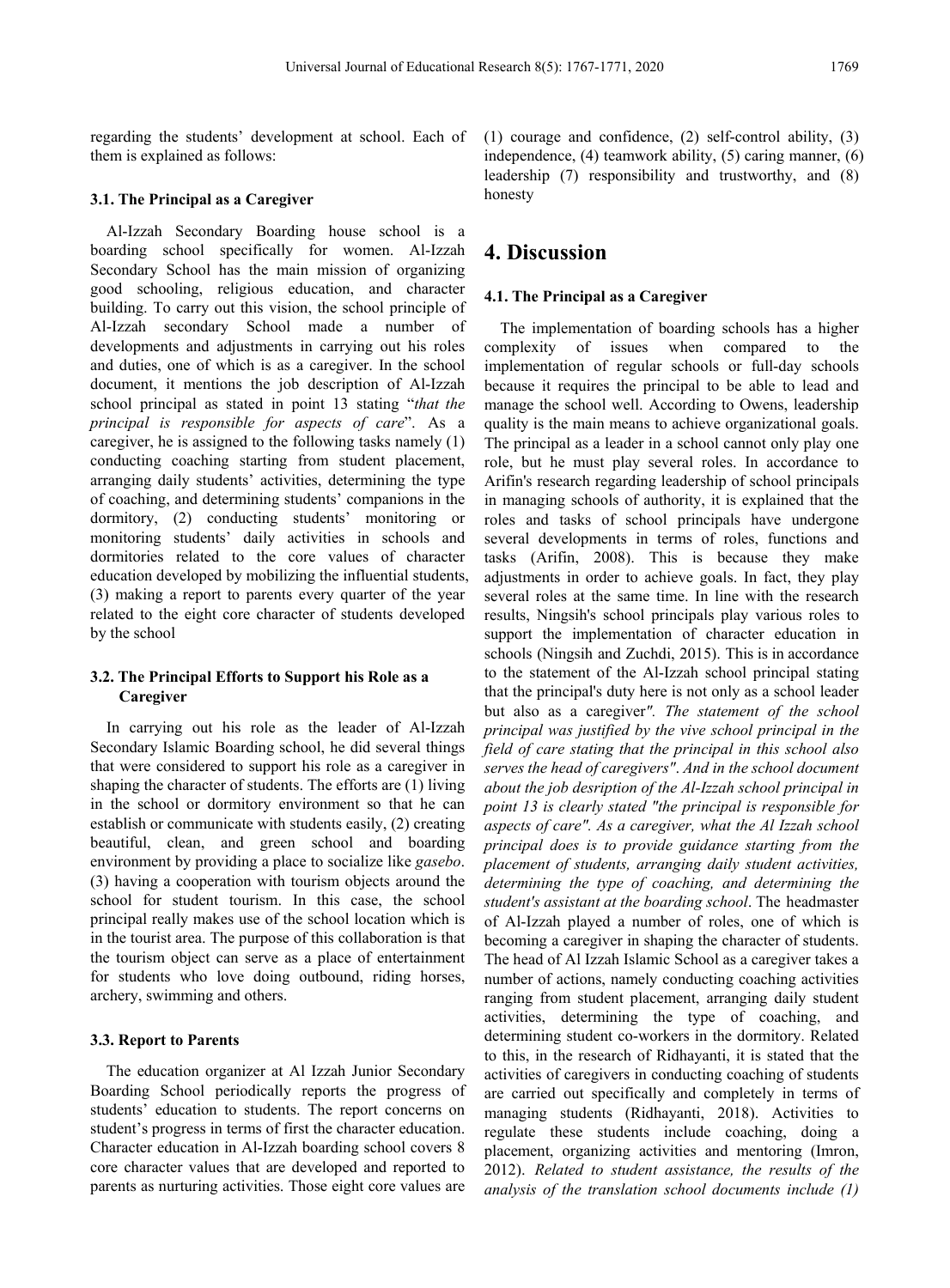*monitoring children's psychological, social development, (2) disciplining children, (3) accustoming children to become religious children, that is obedient and obedient to religious teachings, (4) training self-management by regulating the needs of his own life, (5) training* independence to complete the students assignments, (6) *controling and regulating student activities, (7) providing input and directing students to be able to decide the solution for their own problems.*

The next action taken is to monitor students' daily activities at school and in the dormitory regarding the discipline they perform, relationships between friends, personal problems, health, learning problems and others. This is consistent with the Arba's opinion stating that the caregiver's action is to educate, foster and maintain students to shape the behavior of students so that they will be better individuals who have noble characters (Arba, 2018). *In this case, what is stated by Arba is in line with what the principal and vice-principal stated in the field of caring revealing trhe fact that the main orientation of care is for the formation of the character of students to be religious beings..* The next action taken as a caregiver is to report the development of the character or personality of students to parents. Assessment is an important factor in education as it aims to measure the students' success and know the condition of education carried out (Arikunto and Yuliana, 2008). Assessment is a form of school responsibility to parents regulated in the Indonesian education system law stating that parents have the right to know the development of their children's education (DIKBUD, 2003)

#### **4.2. The School Principal Efforts to Support his Role as a Caregiver**

The school principal in supporting his role as a caregiver has made a number of efforts, one of which is living in a school boarding environment with students. Living in a student dormitory environment makes it easy for him to supervise and communicate with students*. This is in line with the will of the Al-Izzah school principal who stated " when we are appointed as principals of our self-commitment we want to be closer to students so that communication is continuous, ... by living together with students we will know more about students, how to develop them, we can also monitor them, so when they have a problem we can help them quickly*. This is identical with the role of the *kyai* in the *Pesantren* in caring for his students, where his residence is in the same neighborhood as the residence of students who are studying. According to a study of Qomar, it is stated that in the *pesantre*n, the kyai house and boarding are in one complex, so that the kyai can have a well-built communication with his students easily (Qomar, 2015). Communication and interaction with good students is one form of efforts to instill character education (Purnadi, 2015). Structuring a green, clean, and healthy

school and boarding environment and the provision of socializing facilities for students is the effort of the principal of Al Izzah Secondary Boarding School. This effort is intended to make the students feel comfortable and feel at home so they can follow the education process well. This is in line with the opinion of Konu and Rimpela stating that students will get comfort in school if they find their needs such as having good and social being, social relationships, clean environment, self-fulfillment, and health is well fulfilled and maintained (Konu and Rimpelä, 2002). Students who have received their comfort will be able to adapt, socialize, and manage themselves quickly by managing their personal needs such as eating and drinking, studying, and so on. The results of Yunawan's study explained that students who are comfortable will adapt faster than those who fell less comfortable, and students who can adapt themselves quickly (Yunawan, A.I, 2019).

Furthermore, the school principal also does cooperation with tourism objects around the school. In this case, the school principal really makes use of the school location which is in the tourist area. The purpose of this collaboration is that the tourism object can serve as a place of entertainment for students who love doing outbound, riding horses, archery, swimming and others. This collaboration is a work that students enjoy. Once a month, students with the school principal and teacher travel to places that have cooperated. This is important because students learn full every day, so the existence of this tour will help them nourish the mind, foster and increase their interest in learning (Widia et all, 2016)

#### **4.3. Report to Parents**

Schools serve as places for organizing education that are trusted by the community to educate students. Thus, they are obliged to report the development of the students to parents because parents are entitled to obtain information about the development of their children's education (Sudibyo *et al.*, 2011). The information that parents are entitled to get from school is not only in the academic, non-academic aspects but also in the aspect of character. Character education is a deliberate effort to help learners so that they understand, pay attention and implement core values (Lickona. T, 2013). There are eight 8) core values developed at Al-Izzah Secondary Boarding School namely (1) courage and confidence, (2) self-control ability, (3) independence, (4) teamwork ability, (5) caring manner, (6) leadership (7) responsibility and trustworthy, and (8) honesty. The eight core values are explicitly stated in the formulation compiled by Puskur which ais extended into 18 character values namely religious, honest, tolerance, discipline, hard work, creative, independent, democratic, curiosity, national spirit, love of the motherland, respect for achievement friendly/ communicative, love peace, love to read, care about the environment, care about social, and responsibility (Puskur, 2010)